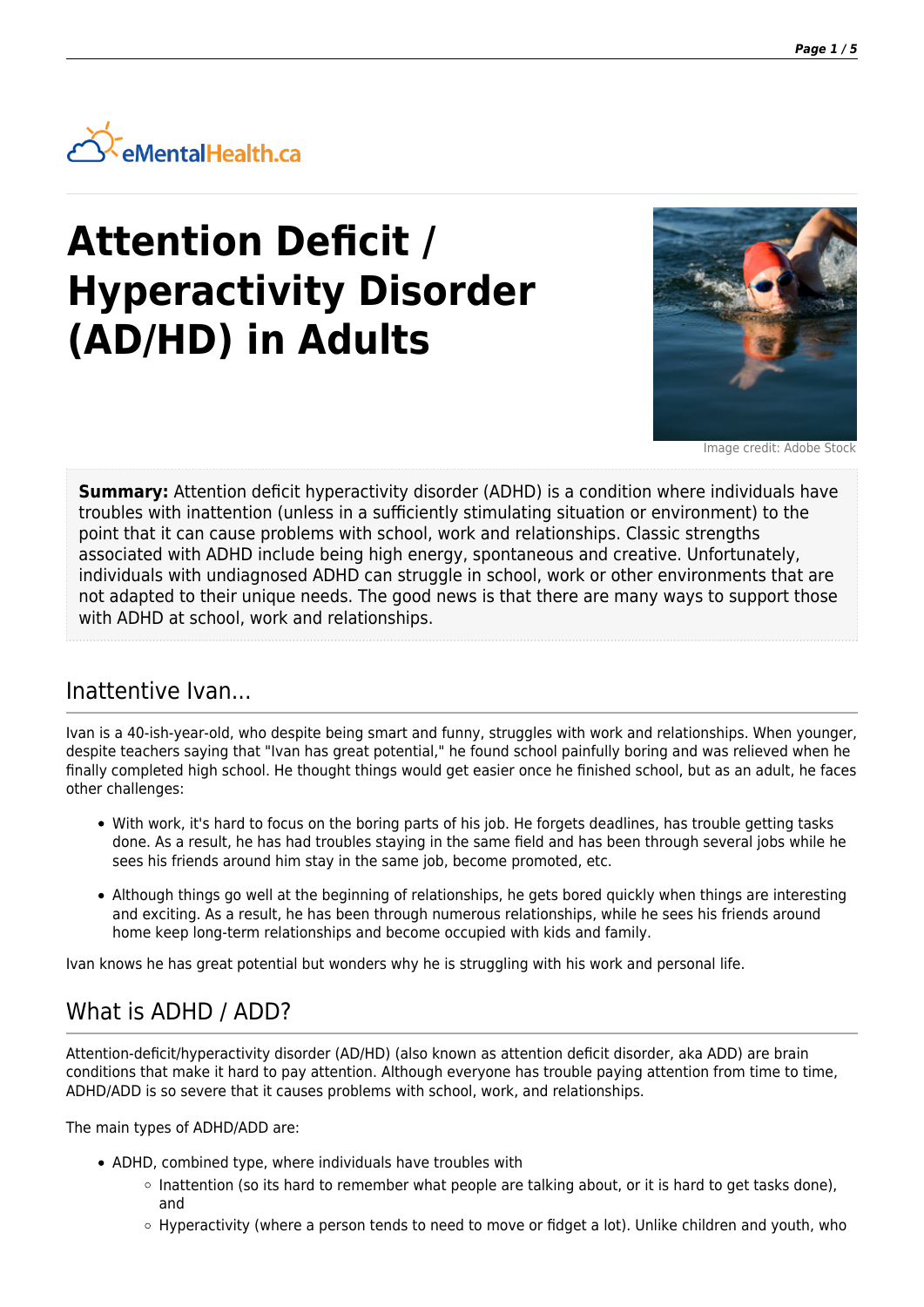can be so hyperactive that they can't even sit still in their seat, adults with ADHD can usually sit still, but they may still need to fidget with their hands, feet or mouth (i.e. need to chew things).

- o Impulsivity (where a person tends to act impulsively without first thinking through the consequences of their actions).
- ADHD, primarily inattentive type (also commonly known as simply Attention Deficit Disorder or ADD), where a person has troubles with
	- $\circ$  Inattention, however, is not particularly hyperactive nor impulsive.
- ADHD, primarily hyperactive-impulsive type, where a person has troubles with being
	- Hyperactive (i.e. needing to move constantly) or
	- $\circ$  Impulsive (i.e. acting on things without fully thinking through the consequences)

Other symptoms that may be seen in individuals with ADHD/ADD

- Easily frustrated with mood swings: Many individuals with ADHD report getting frustrated easily and having strong emotions. Strong emotions can make someone passionate and fun to be with, but unpleasant emotions can cause trouble with anger and frustration.
- Easily bored: Individuals with ADHD crave stimulation, which can be a problem when there isn't enough stimulation around because many situations in life (like school work and chores) aren't that exciting. This contributes to other difficulties such as troubles finishing tasks or being organized, both of which aren't terribly exciting things to do...

### Terms

Because attention deficit hyperactivity disorder (ADHD) and attention deficit disorder (ADD) are so similar, it will be referred to as ADHD to simplify things for the rest of this article.

# Strengths of ADHD

It is important to note that although many of the symptoms of ADHD can cause problems in some situations, in other situations, many features of ADHD can be seen as strengths. Classic strengths of those with ADHD include:

- Function well with excitement: People with ADHD do well in exciting, stimulating jobs, which tend to be jobs where you have to deal with people, as opposed to jobs where you mainly deal with paperwork. This includes the entertainment industry (like actors, comedians, performers such as dancers, musicians); hospitality industry (working in restaurants, hotels, tourism); or "911" professions, such as police, firefighters, paramedics, or working in hospital emergency rooms (such as doctors or nurses)...
- Great ability to move around: People with the hyperactive type of ADHD do well in jobs where they can move around. Examples include outdoor work, trades (such as carpentry, construction, etc..), certain medical fields (e.g. nursing, surgery, etc..) On the other hand, people with ADHD do not do well in clerical jobs where they sit behind a desk all day...!
- Creativity: People with ADHD tend to do well in jobs where they can be creative and use their imagination, as opposed to jobs where they are doing the same boring tasks over and over again. This may explain why so many artists and performers report having ADHD...

# Wondering About ADHD?

Are you wondering if you might have ADHD?

If so, then start by seeing your family physician, who can help make sure that there aren't any medical problems (such as low iron, hormone imbalances, sleep problems) that might be contributing to the troubles with attention. The doctor might suggest more specialized mental health services or professionals such as a psychologist or psychiatrist.

Are you wondering about a loved one having ADHD, such as a spouse or partner?

If so, then recommending that they seek help might be a sensitive topic. It is probably not best to start by telling them that you think they have ADHD and should see their doctor. Start first by ensuring that you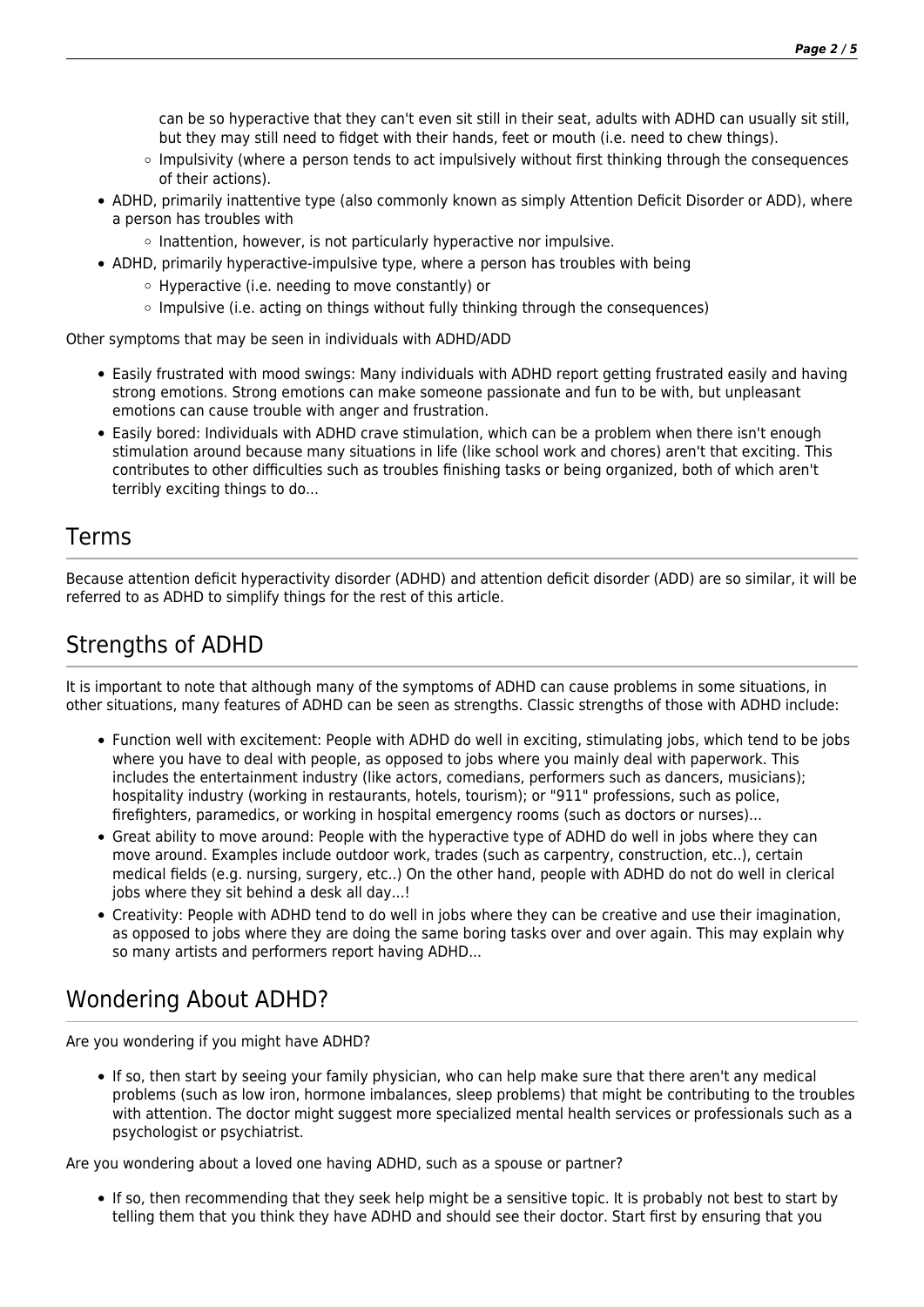have a good relationship and connection built up with them. Ensure you are spending 1:1 time with them. Ask general questions to see if they agree or not that they may have a problem, e.g. "I notice that it's been hard for you to keep a stable job/relationship... I wonder if it's because it's tough to focus on things? Do you think that you have problems focusing when things aren't exciting enough?" "I've been worried about you and see that you have all this potential. I was reading something and wonder if this might explain why it's been challenging for you to reach your full potential." And then give them some information about ADHD... If they agree, then offer to accompany them to their doctor's appointment.

# Coping with ADHD

#### **Self-Regulation and ADHD**

Remember the story of Goldilocks and the Three Bears? She tried the bear's porridge, and the porridge was either too hot, too cold, or "just right."

Our nervous systems are the same way - they can be "too hot" (overstimulated), "too cold" (understimulated), or "just right."

We are "too hot" when we are overstimulated. For example, after a loud, noisy day where you've been given too much work to do ...

We are "too cold" when we are understimulated. For example, having a very boring day or job where you had nothing to do, and where you just sat around all day doing nothing.

Neither too hot nor too cold is good. People function best when they are "just right." There needs to be "just enough" stimulation - which includes sensory stimulation (such as movement, touch, sound, smell, visual) and emotional stimulation (such as getting along with others, doing interesting things in life), etc...

Self-regulation is about knowing what to do to make sure that you are getting "just enough" stimulation:

- If you are "too cold" or underwhelmed:
	- **I**ncrease stimulation, or use soothing/calming stimulation. People with ADHD tend to need lots of physical stimulation, which is why they often do better if they have opportunities to move around, take frequent "body breaks," and have things to fidget with (e.g. stress balls to squeeze or chewing gum to chew...)
- If you are "too hot" or overstimulated:
	- $\circ$  Reduce the stimulation, or use soothing/calming stimulation. People with inattention can be easily overstimulated visually, which explains why they often do better if they clean up their work environments and reduce visual clutter. It also explains why people with ADHD shouldn't be doing important work sitting in front of a window because it's too easy to get distracted by stuff outside.
- If you are "just right"
	- $\circ$  Keep doing what you are doing!

#### **Organization**

Learn how to organize in a way that works for you. People with ADHD often have trouble organizing, a fact others have pointed that out. But because they have ADHD, they may need different organizational strategies compared to other non-ADHD people. Often, visual strategies that involve writing things down on paper or making diagrams or drawings are helpful. It might include things such as 1) writing a daily schedule, 2) writing a list of tasks to do and crossing things off when they are done; 3) having Post-It notes to write down important things to do; 4) using personal data assistants (PDAs) such as a Blackberry or iPhone to organize things.

### Medications

When strategies alone are not enough, then prescription medications may be helpful such as:

Stimulant medications such as Methylphenidate (Ritalin ® regular, Ritalin SR ®, or Concerta ® and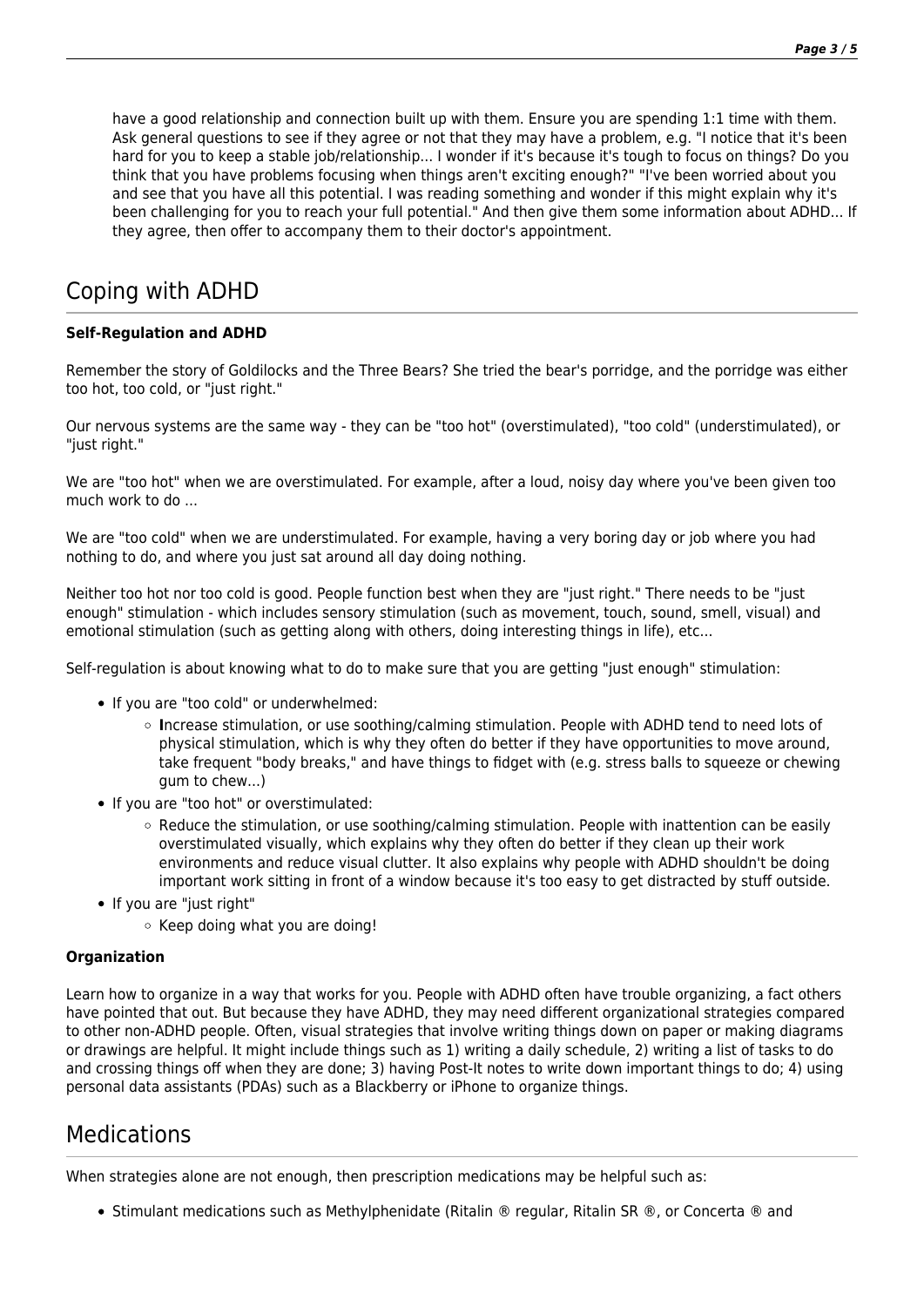Dextroamphetamine (Dexedrine ®, or Adderall XR ®).

- $\circ$  Caffeine is a stimulant, which helps explain why many people with ADHD find it helpful to "selfmedicate" by drinking several cups of coffee a day.
- $\circ$  Nicotine and cannabis also have stimulating effects, explaining why many people with ADHD find smoking nicotine or cannabis helpful. Note that in the long run, however, long-term, daily use of nicotine and cannabis can cause other significant problems.
- Non-stimulant medications such as Buproprion (Welbutrin SR ®) and Atomoxetine (Strattera ®)

Medications work by stimulating function in the focus areas of the brain, thus improving the core symptoms of ADHD.

## Ivan, Part 2

One day, while out with a friend, his friend wonders out loud if Ivan might have ADHD. After all, he isn't hyperactive -- just inattentive. Ivan dismisses it but, later that night thinks about it more. At the next visit to his family doctor's, he asks his doctor about the possibility of adult ADHD. The doctor gives him a [screening questionnaire,](https://psychiatry.ementalhealth.ca/index.php?m=survey&ID=1) which suggests he might have ADHD.

Ivan learns more about ADHD and tries out some different strategies, such as:

- When he has to do paperwork at work, he uses a standing desk to move around, and he tries his best to have 'walking' meetings with his colleagues. It helps, but he is still struggling, so he goes back to his family doctor and is started on ADHD medication. With the help of the medication, he has been able to focus better on tasks that used to be painfully boring, thus helping him stay in the same job.
- At home, with his girlfriend, he explains to her that he has ADHD, which gives her more understanding on why he is often late, forgets important events, etc. Instead of just telling him a list of things for him to remember, she writes down key things on Post-It notes, e.g. important dates, activities, remembering the milk, etc. Their relationship improves.

Ivan takes out his friend who first wondered about ADHD -- "Thanks for being a good friend and wondering about ADHD."

### Recommended Websites

- Centre for ADHD/ADD Advocacy, Canada (CADDAC) <http://www.caddac.ca>
- CHADD Canada (Children and Adults with AD/HD, Canada) <https://chadd.org>
- Learning Disabilities Association of Canada (LDAC). Although ADHD is not a "learning disability" because it affects learning, the LDAC does have excellent information on their website. <http://www.ldac-taac.ca>

### About this Document

Written by the eMentalHealth Team and Partners.

### Disclaimer

Information in this pamphlet is offered 'as is' and is meant only to provide general information that supplements but does not replace the information from your health provider. Always contact a qualified health professional for further information in your specific situation or circumstance.